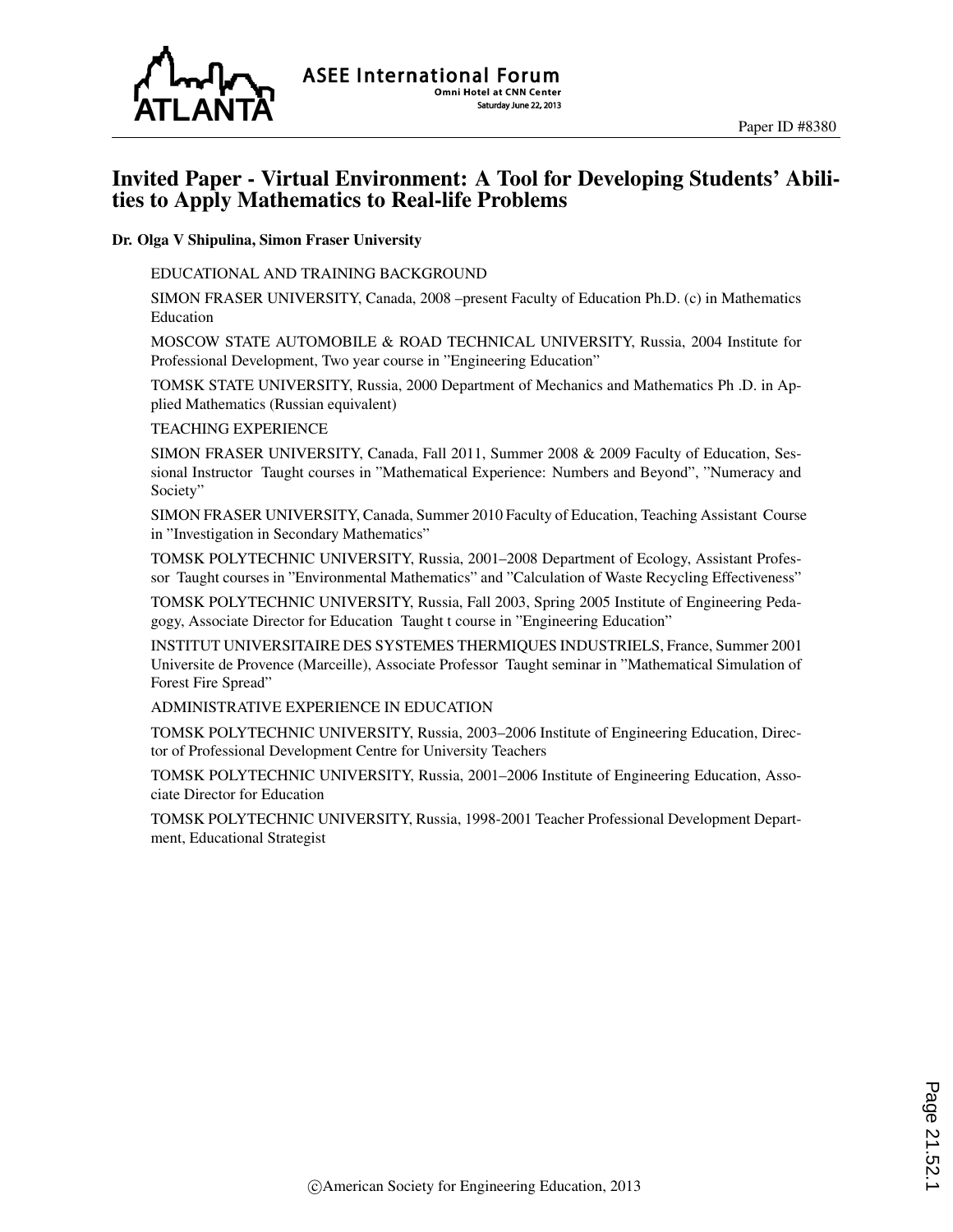# **Virtual Environment: A Tool for Developing Students' Abilities to Apply Mathematics to Real-life Problems**

#### **Introduction**

Long ago Freudenthal<sup>1</sup> wrote "The huge majority of students are not able to apply their mathematical classroom experiences, neither in the physics or chemistry school laboratory nor in the most trivial situations of daily life" (p. 5). Freudenthal believed that mathematics was needed not by a few people, but by everybody and as such it should be taught to be useful for everybody. He pointed out that the problem was not what kind of mathematics was taught, but how it was taught. Even the fact that the teacher could apply mathematics himself did not imply that he knew how to use his knowledge in his teaching. It often happened that mathematicians ignored aspects of reality when doing mathematics.

In recent research of 2007, Lesh & Zawojewski<sup>2</sup> posed the same problem and asserted that among mathematics educators there was a common recognition, that a serious mismatch existed and was growing between the skills obtained at schools and the kind of understanding and abilities that were needed for success beyond school. Almost at the same time Ilyenkov<sup>3</sup> wrote about a current problem of 'the practical application of knowledge to life'. Like Freudenthal in 1968, Ilyenkov in 2009 saw the problem in how the subject was taught. He asserted that the attempts of some instructional theories to solve the problem by creating systems of rules of 'how to apply knowledge to life' impeded rather than helped. Moreover, Ilyenkov<sup>3</sup> specified the source of the problem, saying that 'visual aid' provided to students created only an illusion of concreteness of understanding because it was created independent of the activity of the student. That is, the decisive part of cognition - to go from the object to an abstract - remained outside of student's activity.

The forty years old problem of teaching mathematics so that it would be connected with reality and useful for everybody appeared to be unresolved. "For all the talk about real-world mathematics, it seems like we still don't get it"<sup>4</sup>.

Many teachers and textbook writers have been working on the development of mathematical school tasks that resemble out-of-school situations. Palm and Burman<sup>5</sup> reported that, in Finland and Sweden, in many of the tasks encountered by students in school mathematics the situation described in the task, was a situation from real-life. Such mathematical tasks, containing situations from real-life, have been traditionally described by words and commonly referred to the 'word problems'*.* Word problems are firmly entrenched as a classroom tradition, particularly in North American schools<sup>6</sup>, and yet, there has been long lasting debates about the reasons for the lack of word problems' effectiveness as a link between abstract mathematics and real-life phenomena. Particularly, Gravemeijer<sup>7</sup> noted that research on word problems has revealed the complex nature of the processes that lead to the lack of students' activation of their real-world knowledge. Palm<sup>8</sup> stressed that in a large number of studies students did not pay much attention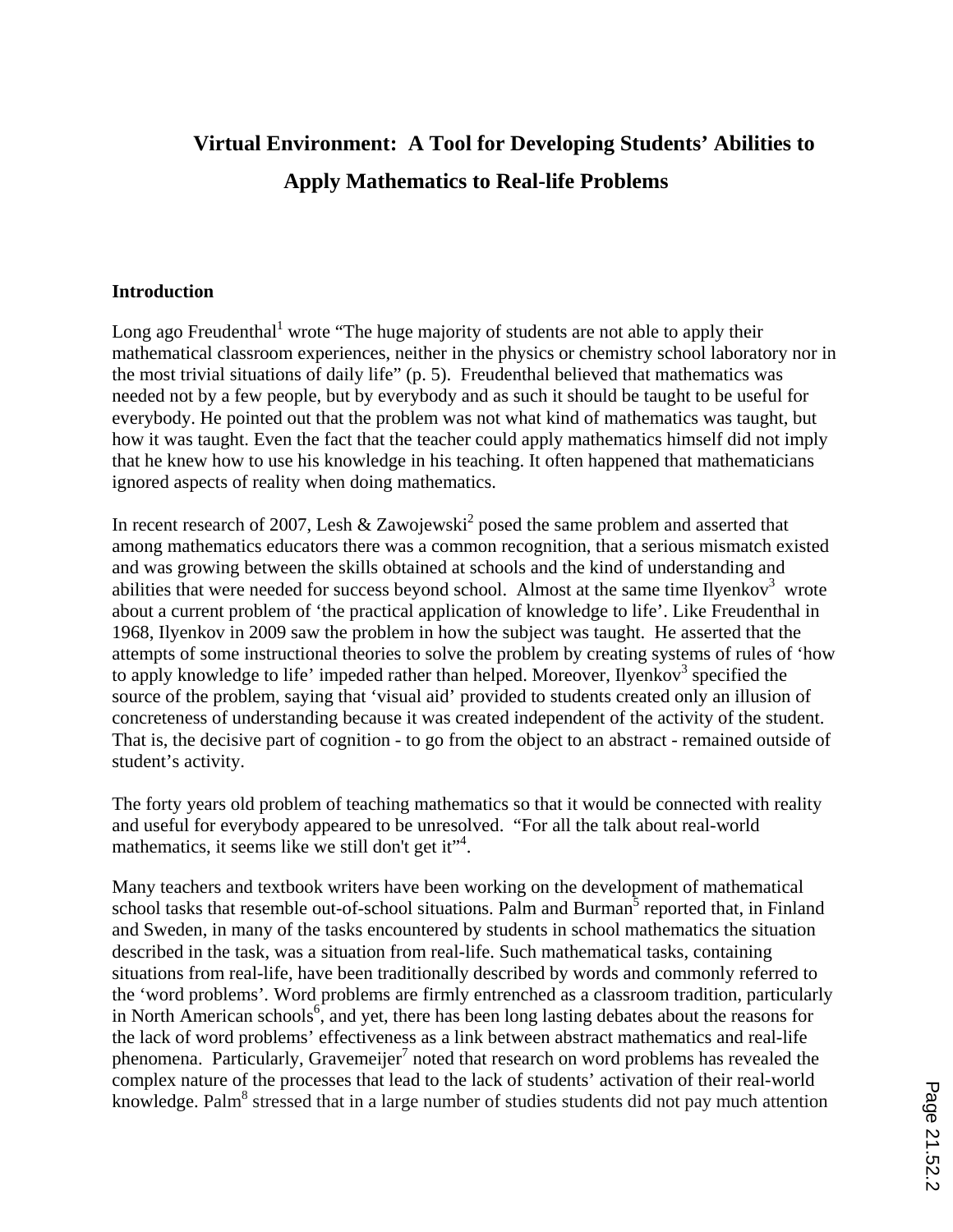to the realities of the situations described in the word problems. Gerofsky<sup>9</sup>, in turn, asserted that word problems were unable to be faithful simulation of real-life tasks. She insightfully predicted that there would appear new approaches based on new computer technologies.

The contemporary computer technologies undoubtedly can provide much better than word problems simulations of real world situations in mathematical classrooms for connecting the mathematical abstracts with out-of-school situations. The purpose of this study is to utilize contemporary technologies, and particularly Virtual Environment (VE), for bringing the physical world into classrooms so that the students would be able to apply their mathematical knowledge to the VE real-life problems and as such would develop their abilities to apply mathematics to beyond schooling situations.

## **Virtual Environment: A tool for simulation reality**

The departure point in this study is the assumption that VE is a 'reality' for its users. In other words, VE is a contemporary technological tool which can 'bring the reality' into classrooms representing the physical world situations with high degree of fidelity and immersion. Massara, Ancarani, Costabile, Moirano,  $\&$  Ricotta<sup>10</sup> claim that the immersion of the Second Life VE erases the difference between real and virtual worlds to the extent that, users' psycho-physical behaviors in VR becomes consistent with real life. Meredith, Hussain,  $\&$  Griffiths<sup>11</sup> points out that, investigators consider the Second Life VE as a synthetic world. Many "residents" of the Second Life VE are escaping from their everyday real life into this synthetic world<sup>12</sup> which in turn means that the VE synthetic world becomes a reality for VE users. The term 'Virtual Environment' is also known and widely used as 'Virtual Reality' (VR), which reflects its essence of 'reality'.

Steuer<sup>13</sup> asserts that "presence" and "telepresence" are fundamental for definition of VE. Heim<sup>14</sup> identified the following concepts of virtual environment: *simulation, interaction, immersion, artificiality, telepresence, full-body immersion,* and *network communication*. Among all these concepts the first three, *simulation, interaction, immersion,* are the most important for this study goal of creating real-life in classrooms.

Any VE is a *simulation* of the reality which in turn allows creating a variety of real-life situations of different scales within a restricted space (e.g., a room, a computer screen). The majority of current virtual environments are based on visual displays presented either on a computer screen or through special stereoscopic equipment giving the perception of 3-D depth. In this research the choice of a computer screen VE is based on the fact that among five senses constituting human sensory perception (smell, sight, taste, touch, and hearing), the sight is the dominant one. It is believed that not less than 70 percent of all sensory information that is imported into humans brains comes from what we see<sup>15,16</sup>. There are a variety of technologies, algorithms and computer languages for simulations of physical reality on computer screens. For example, Campbell<sup>17</sup> mentioned 3D web-based graphic languages such as Virtual Reality Modeling Language (VRML), eXtensible 3D (X3D) graphics language; proprietary languages such as Java3D (a 3D extension of Java) and Shockwave 3D*.*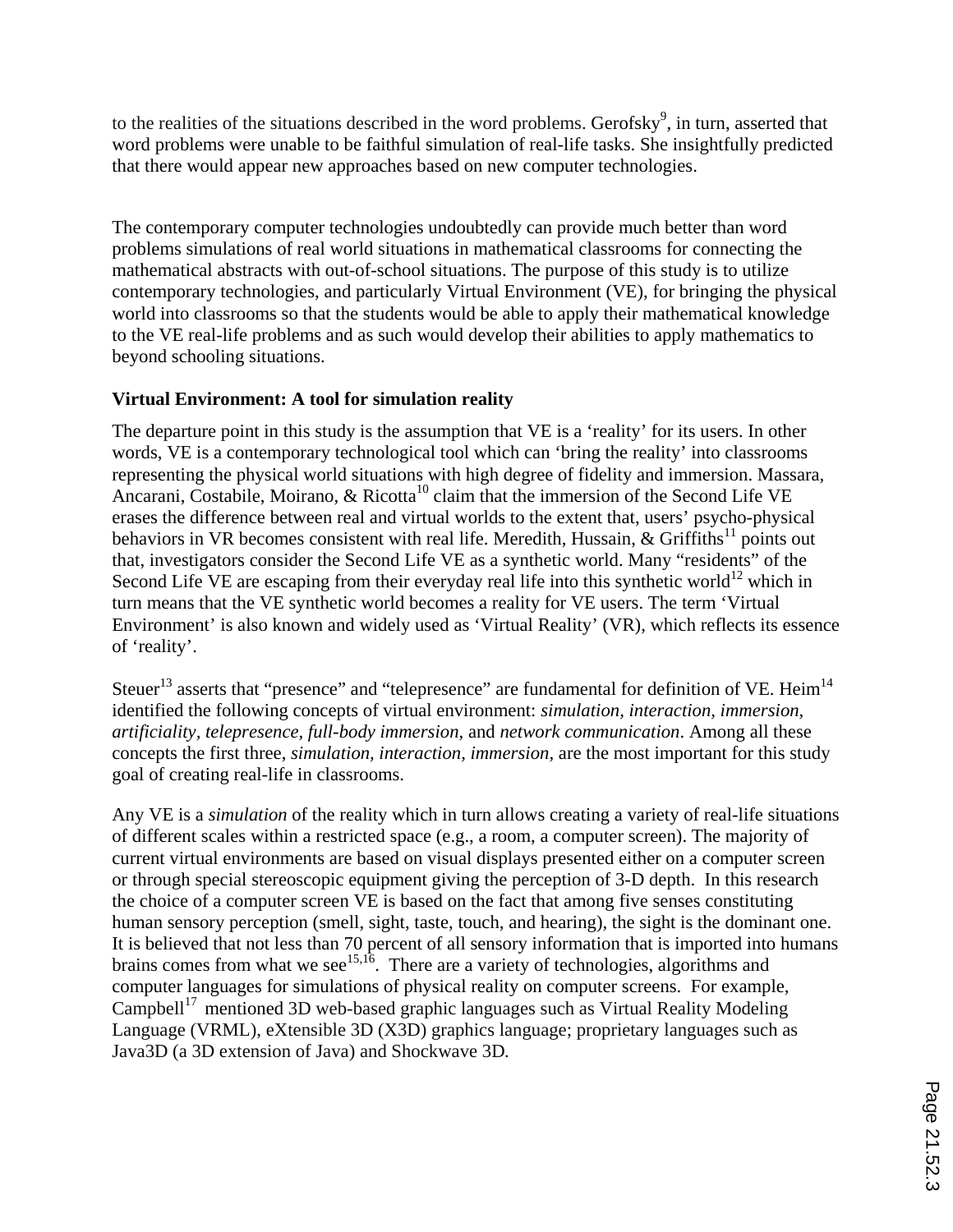Such advances as 3-D stereoscopic equipment and equipment providing aural/haptic information should result in stronger feeling of presence in the environment, which in turn is commonly defined as subjective feeling of "being there" and mainly conceived as deriving from immersion, interaction, and social and narrative involvement with suitable technology<sup>18</sup>. Brooks<sup>19</sup> defined VE from the viewpoint of VE experience, reflecting both immersion and action. That is, VE shouldn't be defined only by a number of technical advances; it should be connected directly with experiencing in it. Why presence in terms of immersion and action is so important for simulating 'reality' in mathematical classrooms? Immersion and action/interaction can provide students with the perception of the body action, which, in turn, creates an embodied sense of the action including such important calculus concepts as motion and velocity. Liljedahl $^{20}$  showed that it is unfavorable task to achieve perception and reflection of "motion and change" using traditional static methods of teaching and learning. Particularly, he described the difficulty of teaching motion in the absence of the embodiment of motion as well as the tension that was created between an embodied sense of motion and its static representations.

The concept of presence in VE can provide the perception of and reflection on properties of simulated real objects. In different VEs the body *immersion* can be achieved by different means. Campbell $1^7$  noted,

Indeed, in an important sense virtual environments in fact are quite real and embodied, but in different ways. First, those who are engaged in virtual worlds, such as SL for instance, are having *experiences* – real lived experiences. Secondly, they are embodied, albeit virtually, through their avatars. (p. 592).

One of the effective ways of immersion achievement is a choice of either egocentric or allocentric view perspectives, depending on individual preferences. According to Berthoz<sup>21</sup>, the brain uses two frames of reference for representing the position of objects: egocentric and allocentric. For example, the relationships between objects in a room for estimation the distances and angles can be encoded either 'egocentrically', or 'allocentrically'. In the first case, everything is related to yourself; a second way means of encoding spatial relationships between the objects themselves or in relationship to a frame of reference external to your body (ibid). That is, the egocentric perspective gives a perception of 'being' within the VE and seeing objects from the 'first person' view. The allocentric perspective is provided when an avatar is present in the environment and a learner controls the avatar navigation.

The VE concept of *interaction* allows students to manipulate and transform the simulated objects. The interactive function helps to overcome a major contradiction of traditional education - absence of correlation between schooled, passive knowledge and real object. According to Ilyenkov<sup>3</sup>, one of the main reasons of absence of such correlation is that instead of a real-life object students are given a 'ready – made' image of it as a substitute with no activity with the object. As the result, the students encounter the object itself only outside of the school. Tall<sup>22</sup> wrote "It is possible to design enactive software to allow students to explore mathematical ideas with the dual role of being both immediately appealing to students and also providing foundational concepts on which the ideas can be built." (p. 20). From the viewpoint of inactivity, VE is exactly the type of software  $\text{Tail}^{22}$  wrote about in 1991.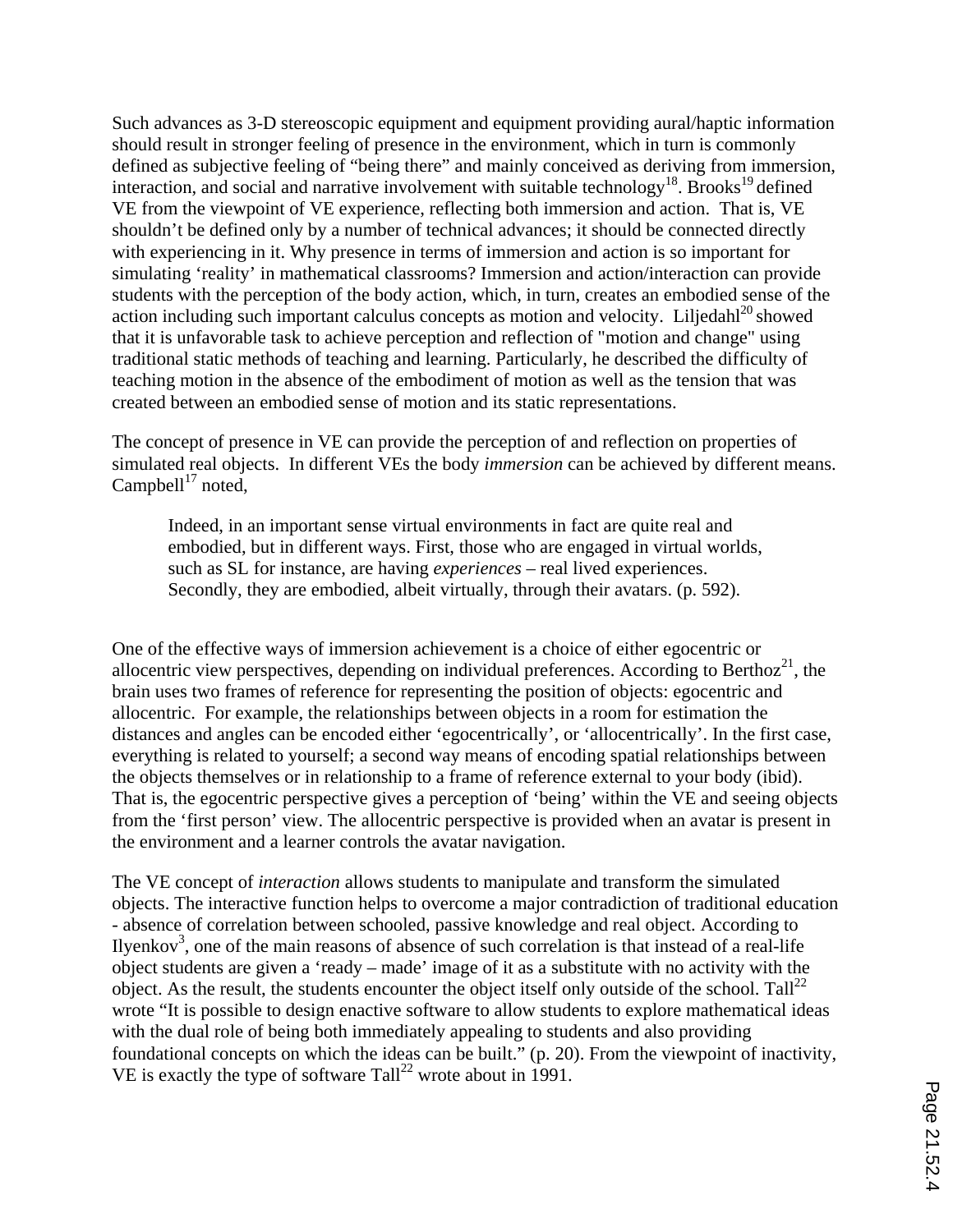*Space* is an additional background concept which is introduced in this study. Space connects VE, physical reality, and mathematics. It is a fundamental concept of geometry and calculus. Immersion, action, interaction – they all depend on our subjective perception of simulated space. Space and objects on computer screen of VEs have been modeled and programmed using different graphic languages. Campbell<sup>17</sup> showed that the majority of contemporary computer languages are designed for programming 3D space and 3D objects in space. Actually, even one of the earliest software package used for design VE objects, namely Computer-Aided Drafting (CAD) represented 3D objects in 3D Cartesian co-ordinate system. VEs with stereoscopic equipment, giving the perception of 3-D depth, provide better 3D perception.

For simulating a real-life problem for this particular research we chose the Second Life VE. Many recent publications are devoted to Second Life VE, to its popularity and application<sup>10,11,12,17,23</sup>. Second Life is an accessible (http://www.secondlife.com) and easy using VE. It has 3D computer graphics and high fidelity; it provides egocentric and allocentric view perspectives, becoming a reality for its users.

## **Realistic Mathematics Education**

The realistic essence of VE and the aim of this study of utilizing VE for 'bringing reality into classroom' for application corresponding mathematical knowledge, determined the study theoretical framework. Realistic Mathematics Education (RME) is used as an appropriate theory for experimental design and data analysis. Particularly, the ways of students' application of mathematics to a simulated in the Second Life VE real-life optimal navigation problem are analysed through the lenses of mathematizing and modelling.

RME is a teaching and learning theory in mathematics education which is based on Freudenthal's idea that mathematics must be connected to reality. The use of realistic contexts became one of the determining characteristics of this approach. The subject matter should be experientially real to students  $\frac{34}{4}$ . In addition to being 'experientially real', the RME context implies that it also should be suitable for mathematizing, which in turn is a fundamental characteristic of RME. Freudenthal<sup>1</sup> wrote that, mathematics can best be learned by mathematizing. His primary focus was on mathematizing reality in the common sense meaning of the real world out there.

Treffers<sup>25</sup> formulated the idea of 'progressive mathematizing' as a sequence of two types of mathematical activity – horizontal mathematizing and vertical mathematizing. Horizontal one describes transforming a problem field into a mathematical problem. Treffers<sup>25</sup> suggests that horizontal mathematizing is constituted by nonmathematical problem field or related to real world situation. He affirmed that "in the horizontal component the way towards mathematics is paved via model formation schematizing, symbolizing" (ibid, p. 247). Vertical mathematizing is grounded on horizontal one and includes such activities as reasoning about abstracts, structures, generalization and formalizing within the mathematical system itself.

This study also uses the RME modeling principle for data examining. The important feature of RME models is that they should support progression in vertical mathematizing without blocking the way back. Another requirement for models in RME is that they can be re-invented by the students on their own and should be easily adapted to new situations. According to Streefland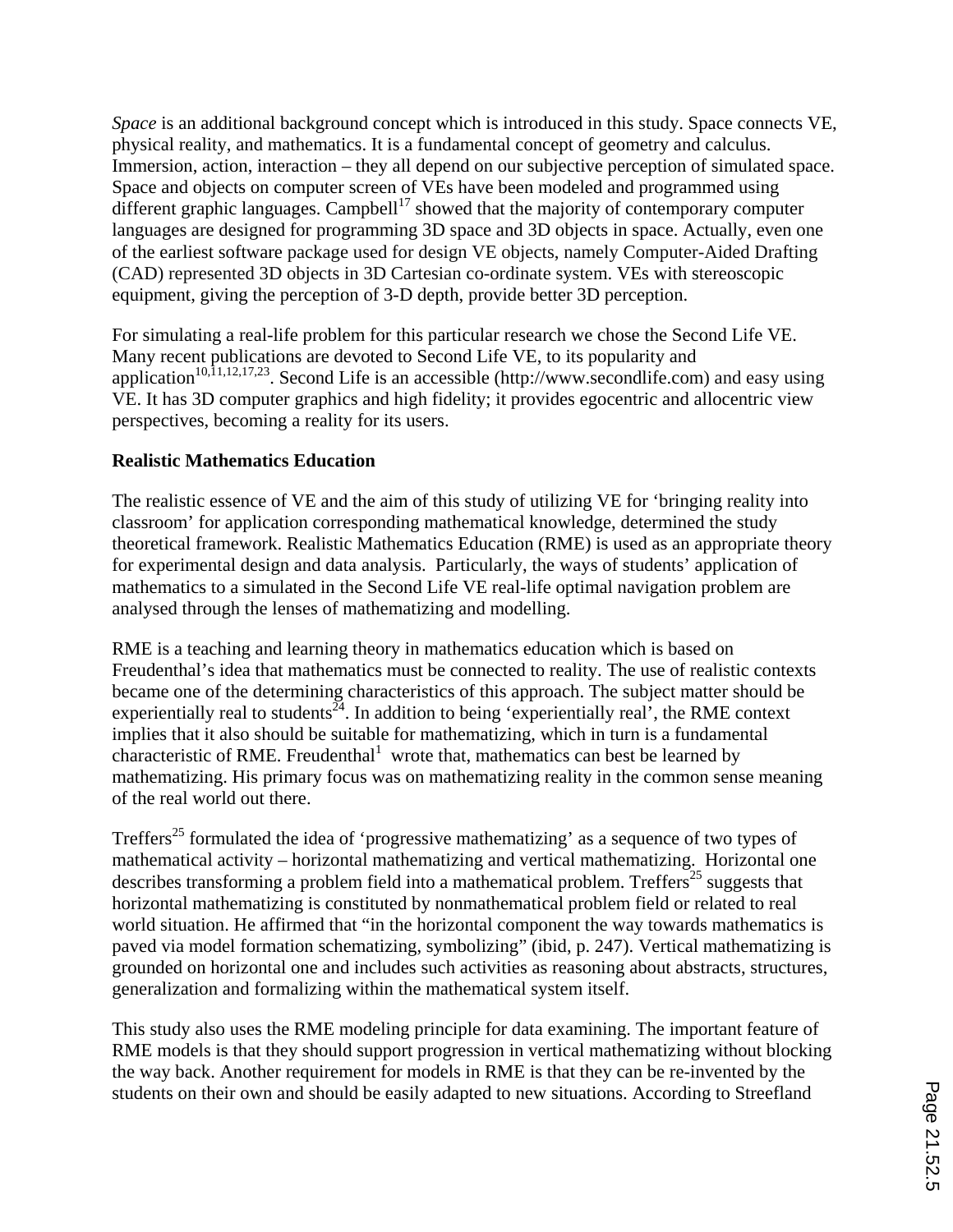(cited in Van den Heuvel-Panhuizen $^{26}$ ), models can fulfill the bridging function between the informal and the formal level: by shifting from a *'model-of'* to a *'model-for'*. At first, the model is a model-of a situation that is familiar to the students. By a process of generalizing and formalizing, the model eventually becomes an entity on its own. It becomes possible to use it as a model-for mathematical reasoning.

Finally, the RME guided reinvention principle is adopted and used as a part of methodology. According to RME instructional design theory, the teacher provides guidance, playing a 'proactive role' within the classroom setting. This study allows every student to decide whether and to what extent s/he needs guidance which in turn is provided in the specially designed guiding-reflecting journal.

## **Participants and Methods**

Ten students from Vancouver Templeton Secondary School ranging in age from 17 to 18 years, 5 males and 5 females, participated in the study. They were at the end of AP calculus course and had completed such topics as application and computation of derivatives. The students were informed about the goal of the research and that the experiments would be conducted in the school's Teacher's room, outside of regular calculus class time and that each session would last 60-90 minutes.

The simulated in the Second Live VE setting includes a pond with shallow water, surrounded by bushes and trees (Figure 1).



Figure 1. Simulated in the Second Life VE Setting

The environment is programmed so that walking/running speed on land is twice as fast as walking/running speed in water. There are two green small round platforms: one platform is located on land near the water's edge, another is located in the water (Figure 1). The optimal navigation VE Task is to find the path between the platforms which would minimize time of travel. The setting is programmed to record time and distance traveled by land for each trip between the platforms. This information is indicated on white banners, one of which is shown in (Figure 1). The SL allows utilizing both egocentric and allocentric view perspectives.

After each trip the student must transfer the data from the banners (time and distance traveled by land) into a specially designed guiding–reflecting journal, which is an integral methodological part of the research design.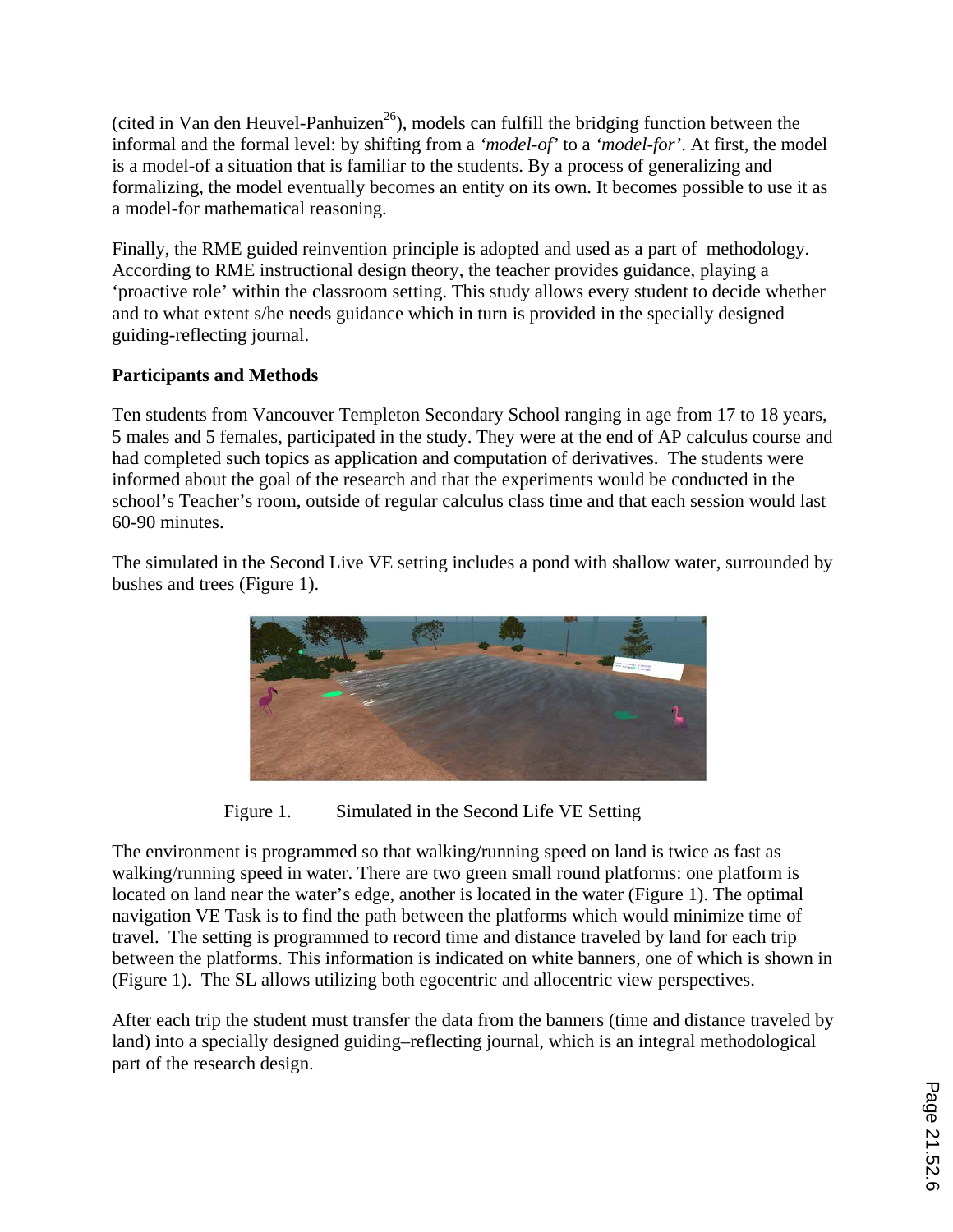The guiding–reflecting journal contains the instructions for VE activity followed by some information about water and land components of trips. The journal provides tables for 10 forward and return trips, then the student has to record the best (minimal) time out of these trips with corresponding value of distance traveled by land. Then the journal suggests the student to try to solve the problem mathematically with blank space for independent reasoning. At this point student chooses whether to develop his/her own model-of the situational problem or to accept the model offered in the journal.

The experimental design contains a few stages. The first stage is a so called 'exploration trial' as in (Mueller, Jackson,  $\&$  Skelton<sup>27</sup>; Ross, Skelton,  $\&$  Mueller<sup>28</sup>). This first stage is the students' free activities in the VE before they get the journal with instructions for the VE Task. The exploration trial is with unlimited duration until the student feels comfortable in the environment and announces that s/he is ready to start the next stage. This first stage allows students to explore the pond with its shallow water and to feel the speed difference on land and in water. The students have an opportunity to try egocentric and allocentric view perspectives and to choose the preferable one. Altogether, the goal of exploration trial is to let students get feeling of 'being' in the environment before starting the next, second, stage of the designed study which is the optimal navigation VE Task. At the beginning of the second stage students receive the guiding–reflecting journals with instructions. Their optimal navigation in VE is accompanied by working with the journal. The third stage of the designed study is mathematizing the VE activity which implies the journal work only. The final, forth, stage of the experimental design refers to completing the journal's questionnaire.

The data is drawn from 3 sources: video recording of students' mathematizing in the guidingreflecting journals; screen capturing of their VE activities; guiding-reflecting journals.

## **Results and discussions**

The activities of five students, named Kenneth, Jason, Nick, Kate and Ann, were analysed. These five students were chosen out of ten participants because they performed five different ways of mathematizing which in turn allowed exploring the differences.

Table 1 bellow demonstrates data which were integrated so that to consider connections between the duration of exploration trial, computer game experience, and the first trip strategy. The last column of the table shows the students' graphical models-of the situational problem. This column allows seeing whether the best time trip strategy impacted the construction of the models-of the situational problem.

Analysis of the two first columns shows that the longer computer game experience, the less time students required for exploration trial. Particularly, Jason and Kate had the longest computer game experiences and spent the shortest time for the exploration trial. Their first trip strategy of increasing land distance was determined by the information that speed on land is faster than speed in water which they received from the journal. Kenneth, Nick, and Ann spent longer time for exploration trial, and navigated in both media; they also knew about speed difference from the journal but all of them chose the shortest distance between the platforms strategy.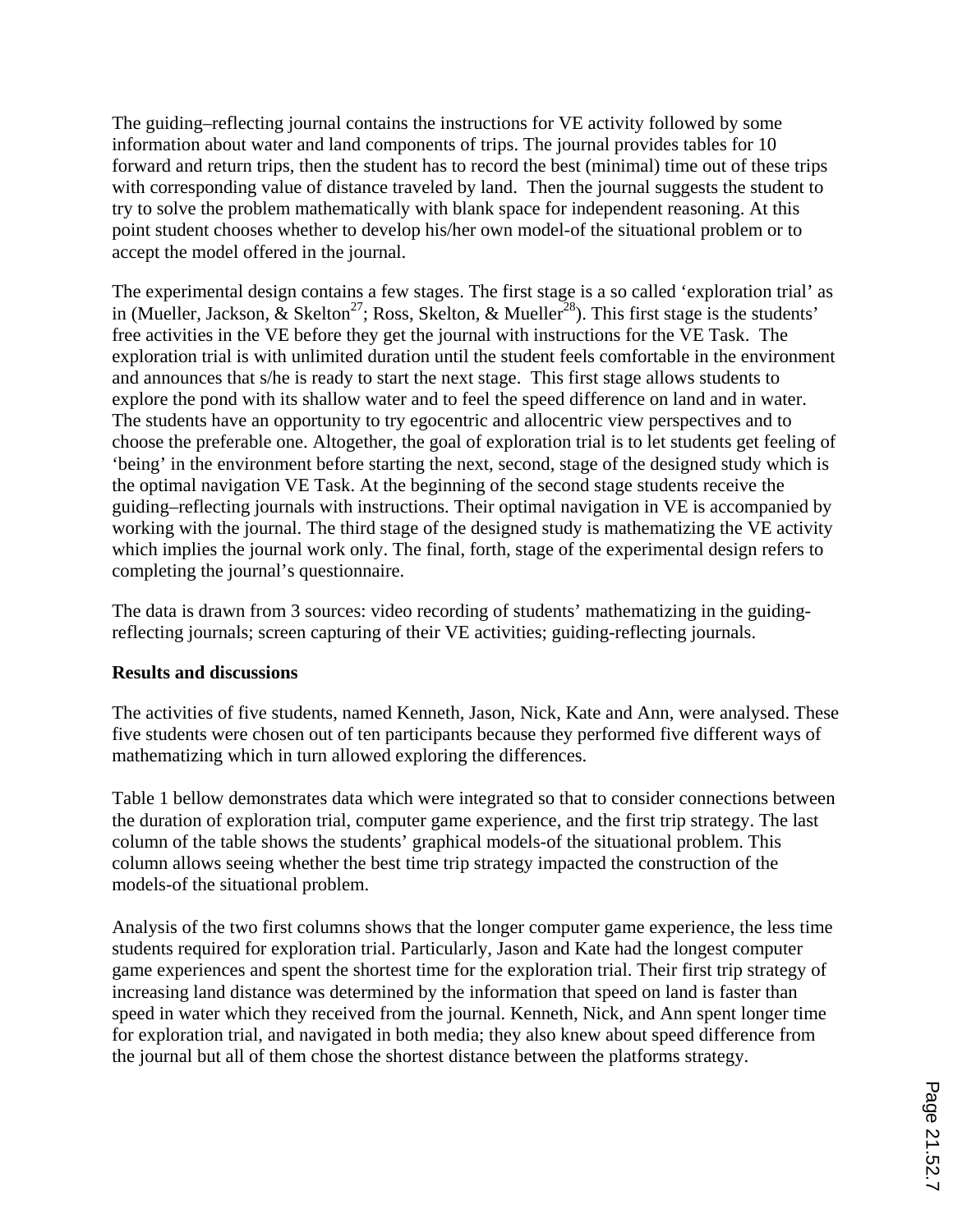| <b>Name</b>    | <b>Exploration</b><br>trial duration | Computer<br>games<br>experience | <b>First trip</b> | <b>Best time trip</b> | Model-of the<br>situational<br>problem                                           |
|----------------|--------------------------------------|---------------------------------|-------------------|-----------------------|----------------------------------------------------------------------------------|
| <b>Kenneth</b> | 3.45 min                             | 1 hour per<br>week              |                   |                       |                                                                                  |
| Jason          | 30 sec                               | 5 hours per<br>week             |                   |                       | d<br>Λ÷                                                                          |
| <b>Nick</b>    | $3.5 \text{ min}$                    | 3 hours per<br>week             |                   | ◎……                   |                                                                                  |
| Kate           | $\overline{0}$                       | 15 hours per<br>week            | <b>o………</b>       | <b>D</b> ……….         | dw<br>d                                                                          |
| Ann            | 2 min                                | 0 hour per<br>week              |                   |                       | land <sub>(0)</sub><br>$\delta \hat{\theta}^{\dagger \hat{\sigma} \hat{\theta}}$ |

Table 1. Integrated Data of Five Participants' Activities.

Comparison of the two last columns shows that the empirical best time trip strategies determined the graphical models-of the situational problem. Particularly, Kenneth's and Nick's best time trips were the trips of balanced land and water distances (with water distances between their minimal and maximal values) which, in turn allowed them to create models-of their empirical activity transferrable to model-for further mathematical development. Kenneth then applied calculus as the mathematical development of his model-of the situational problem. Nick used geometrical approach and was very persistent in developing his own model; at some point he preferred to accept and develop the journal model. All the other participants' best time trips were either maximum or minimum water distances which determined their right rectangle graphical model's-of their empirical activity and were not subjects to mathematical development for the reason of their stability and absence of variables to explore. They all accepted the journal model. Ann was the only student who was not able to follow the journal guidance. She needed additional detailed explanation of how to apply calculus to her VE activity. After such explanation she exclaimed, "Now it all makes sense!" meaning the material she was taught in her calculus course. This is an important point. This means that if students in the classroom are provided the opportunity to apply mathematics to their own VE activity, the learning material makes more sense to them.

The last two columns of Table 1 demonstrate the robustness of empirical knowledge obtained from activity in VE: in all five cases best time trips determined horizontal mathematizing of construction graphical modes-of the situational problem.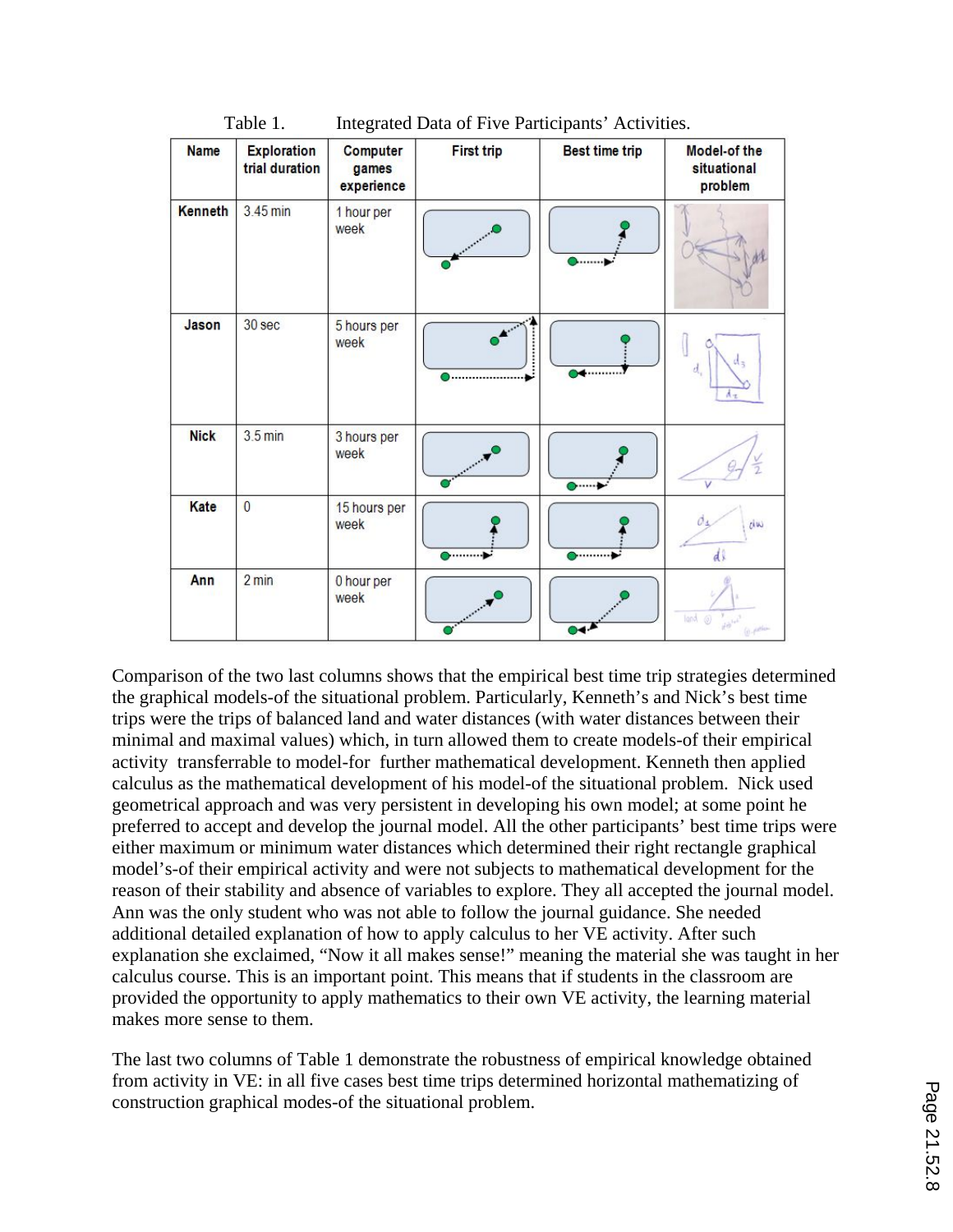A background assumption which was made at the beginning of the research was that VE technology, and particularly the Second Life VE provides simulation on the computer screens close to the reality; and the real-life problems simulated in VE can be considered as the problems of real physical world. The fact that all five students, Kenneth, Jason, Nick, Kate, and Ann, developed their models-of the particular situational problem on the basis of their empirical activity in VE suggests that the Second Life VE indeed provides simulation close to reality. As such it can be used for developing students' abilities to apply mathematics to real-life problems.

#### **Bibliography**

- 1. Freudenthal, H. (1968). Why to teach mathematics so as to be useful? *Educational Studies in Mathematics, 1*, 3–8.
- 2. Lesh, R., & Zawojewski, J. S. (2007). Problem solving and modeling. In F. K. Lester (Ed.). *Second Handbook of research on mathematics teaching and learning*, (pp. 763-805). Greenwich, CT: Information Age Publishing.
- 3. Ilyenkov, E.V. (2009). *The Ideal in Human Activity*. New York: Lawrence & Wishart.
- 4. Stocker, D. (2006). Re-thinking real-world mathematics. *For the Learning of Mathematics*, *26*(*2*), 29-30.
- 5. Palm, T., & Burman, L. (2004). Reality in mathematics assessment: an analysis of task-reality concordance in Finnish and Swedish national assessments. *Nordic Studies in Mathematics Education*, *9*(*3*), 1-38.
- 6. Gerofsky, S. (1996). A linguistic and narrative view of word problems in mathematics education. *For the Learning of Mathematics, 16*(*2*), 36-45.
- 7. Gravemeijer, K. (1997). Commentary solving word problems: a case of modelling? *Learning and Instruction*, *1*(*4*), 389-397.
- 8. Palm, T. (2008). Impact of authenticity on sense making in word problem solving. *Educational Studies in Mathematics*, *67*(*1*), 37–58.
- 9. Gerofsky, S. (2006). Communication: Simulation, Reality, and Mathematical Word Problems. *For the Learning of Mathematics*, *26*(*2*), 30-32.
- 10. Massara, F., Ancarani, F., Costabile, M., Moirano, M., & Ricotta, F. (2009). Are you telling me the truth? Authenticity of responses in virtual worlds research. *8th International Congress Marketing Trends, Paris, France*, 1-17.
- 11. Meredith, A., Hussain, Z., & Griffiths, M. D. (2009). Online gaming: A scoping study of massively multi-player online role playing games. *Electron Commer Res, 9*, 3-26.
- 12. Messinger, P. R., Stroulia, E., Lyons, K., Bone, M., Niu, R., Smirnov, K., & Perelgut, S. (2009). Virtual worlds - past, present, and future: New directions in social computing. *Decision Support Systems, 47*(3), 204-228.
- 13. Steuer, J. (1992). Defining virtual reality: dimensions determining telepresence. *Journal of Communication*, 42(4) 73-93.
- 14. Heim, M. (1993). *The metaphysics of Virtual Reality*. New York: Oxford University Press.
- 15. Reynolds, C. L. (2010). *A Study of the Effectiveness of Sensory Integration Therapy on Neuro-Physiological Development*. Dubai: The British Institute for Learning Development.
- 16. Roizen, M. F., Oz, M. C., Oz, L., & Spiker, T. (2008). *You: the Owner's Manual*. *An Insider's Guide to the Body That Will Make You Healthier and Younger*. Australia: HarperCollins e-books.
- 17. Campbell, S.R. (2010). Mathematical Modeling and Virtual Environments. In R. Lesh et al. (Eds.), *Modeling Students' Mathematical Modeling Competencies*, (pp. 583-593). Springer Science+Business Media.
- 18. Carassa, A., Morganti, F., & Tirassa, M. (2004). Movement, action, and situation: Presence in virtual environments. In M. Alcañiz Raya & B. Rey Solaz (Eds.), *Proceedings of Presence 2004* (pp. 7-12). Valencia, Spain: Editorial Universidad Politécnica.
- 19. Brooks, Jr. F. P. (1999). What's real about Virtual Reality?, *IEEE Computer Graphics And Applications*, *19*(*6*), 16-27.